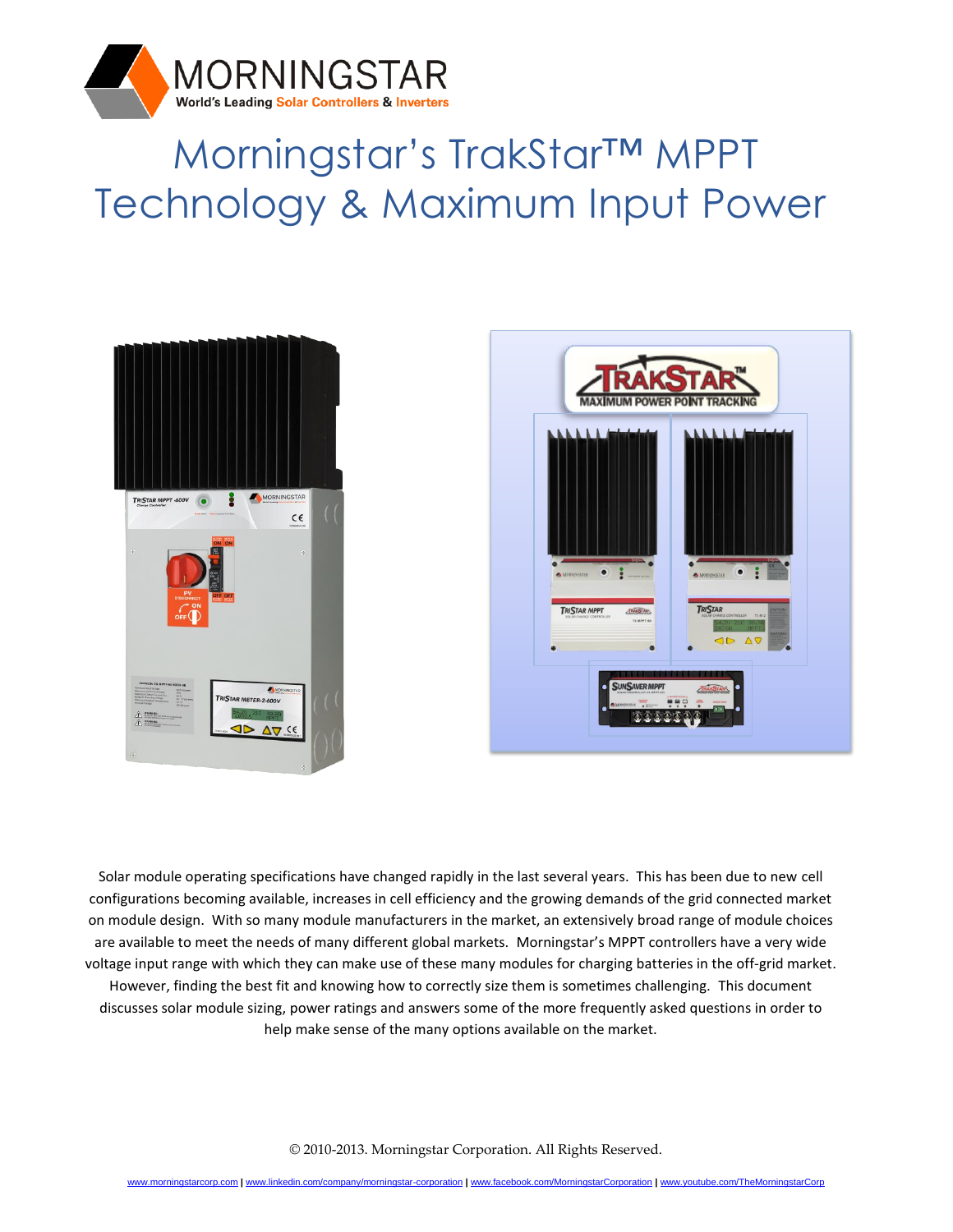## **Morningstar's TrakStar™ MPPT Technology & Maximum Input Power**

# *The FAQs:*

*Q1. PWM controllers are rated in current only, but MPPT controllers have both an output current rating and a nominal input power rating in watts. How were these ratings determined?*

The **output current rating** is a constant value and indicates the maximum charging current, in Amps, for both PWM and MPPT controllers.

- For PWM controllers the input current equals the output current and is not transformed.
- An MPPT controller transforms higher voltage and lower current at the input to a lower battery voltage and higher charging current on the output.

Varray > Vbat. and Iarray < Ibat.

# *TrakStar MPPT*

*Morningstar's Advanced Control Algorithm to Harvest Maximum Power from a Solar Array's Peak Power Point* 

Morningstar's nominal input PV rating depends on nominal battery voltage. The higher the battery voltage, the greater the nominal input power rating is in Watts. It really indicates a typical maximum charging power, but like nominal battery voltage, the actual maximum charging power is not a constant.

#### **Nominal Maximum Input Power Ratings**

| <b>Battery Volts</b> | <b>SS-MPPT-15L</b> | TS-MPPT-30   | TS-MPPT-45 | TS-MPPT-60   | TS-MPPT-600V |
|----------------------|--------------------|--------------|------------|--------------|--------------|
| 12V                  | 200W               | 400W         | 600W       | 800W         |              |
| 24 V                 | 400W               | 800W         | 1200W      | <b>1600W</b> | 1600W        |
| 48V                  |                    | <b>1600W</b> | 2400W      | 3200W        | 3200W        |

These maximum power ratings are based on a nominal bulk charging voltages of 13.33V for 12V Nominal Battery Voltage. Each Nominal Maximum Power Rating = (Maximum Output Current) x (Nominal Bulk Charging Voltage).

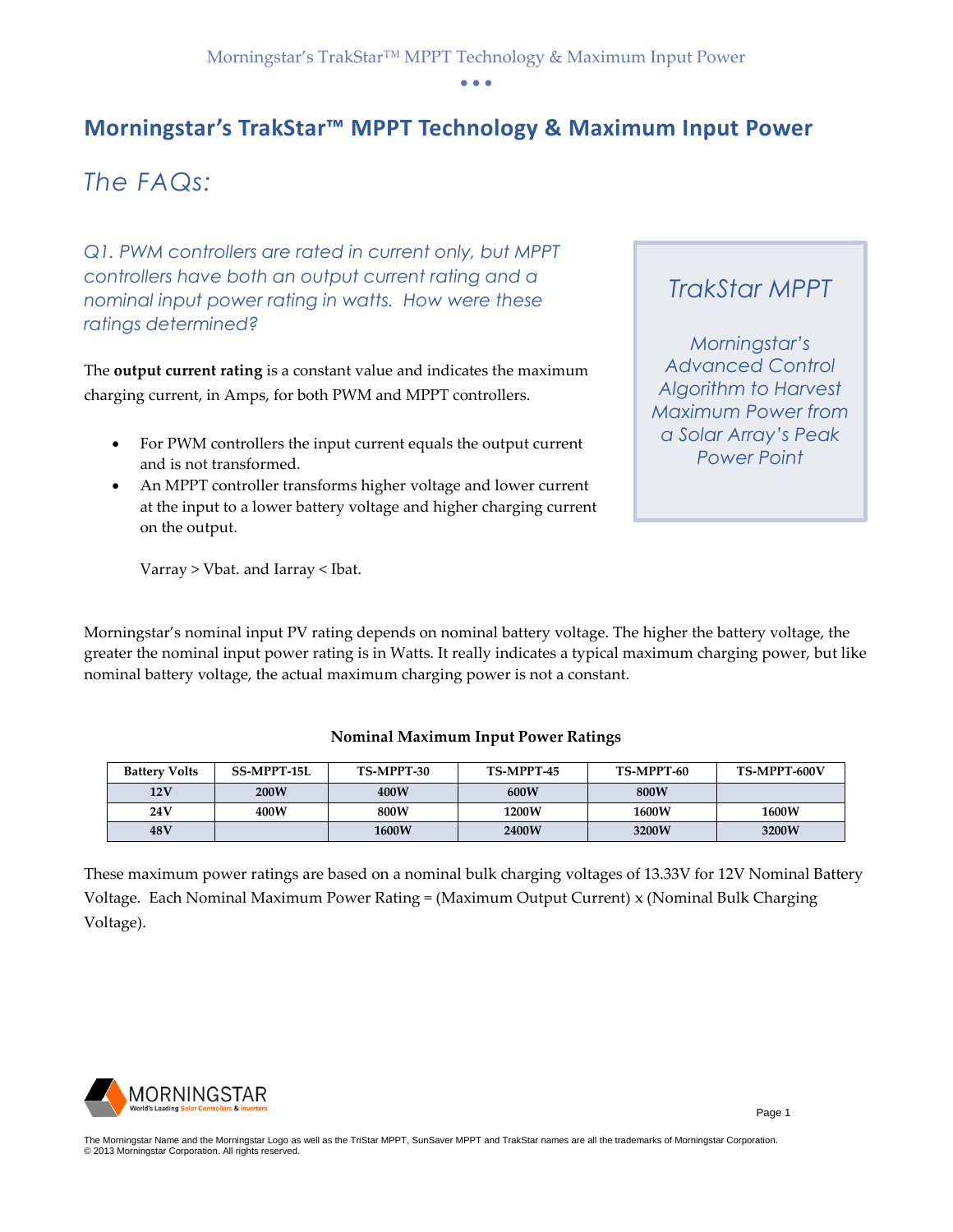## *Q2. Can I exceed the nominal wattage ratings of MPPT controllers? Will it void the warranty?*

You can size Morningstar's MPPT controllers well above the Maximum Nominal Solar PV Input rating without damaging the controller and without the charging current exceeding the maximum output current rating. The controller can limit output current and will run at 100% of rated current output and not higher. The controller was designed with this power-shaving capability and when oversized it does not void the warranty.

#### *Q3. Is there a reason I would want to do that?*

Yes, there are many benefits to doing this; they are outlined below. Please that note that doing this is partially an economic decision; you can purchase more power than the controller can use and this will contribute to better power availability and lessen the chance of a low voltage disconnect (LVD) & loss of load situation. You just have to consider (at some point) the diminishing return that comes with more power-shaving.

Some of the benefits in exceeding the nominal wattage ratings of an MPPT controller include:

- Effect of maximum charging power limit of a Morningstar TrakStar MPPT controller on an oversized array:
	- o Better production early and late in the day.
	- o Operates at maximum power rating getting full charging potential of MPPT controller more often.
	- o Better production during low solar insolation periods (cloudy weather).
	- o Limits the maximum charging current.
- Viable reasons for using an array rated for a wattage greater than the controller maximum:
	- o Daily maximum power levels may typically be lower than STC rated power of the solar modules.
		- Tilt, azimuth angle, time of day or year, weather, climate, dust, pollution and other factors reduce output power of the array leaving some unused controller capacity.
	- o Energy harvesting during lower power production periods (cloudy weather) is often more valued than during times when the array can operate at full power (sunny weather).
	- o Ability to use larger array sizes for more options to better match strings for the array.
	- o Using fewer, but high power, modules instead of several smaller ones is more cost effective.
	- o The availability and lower cost of 60 cell modules (Vmp~30V) from the Grid connected solar market.
	- o More consistent levels of charging current (running controller at maximum levels more consistently).

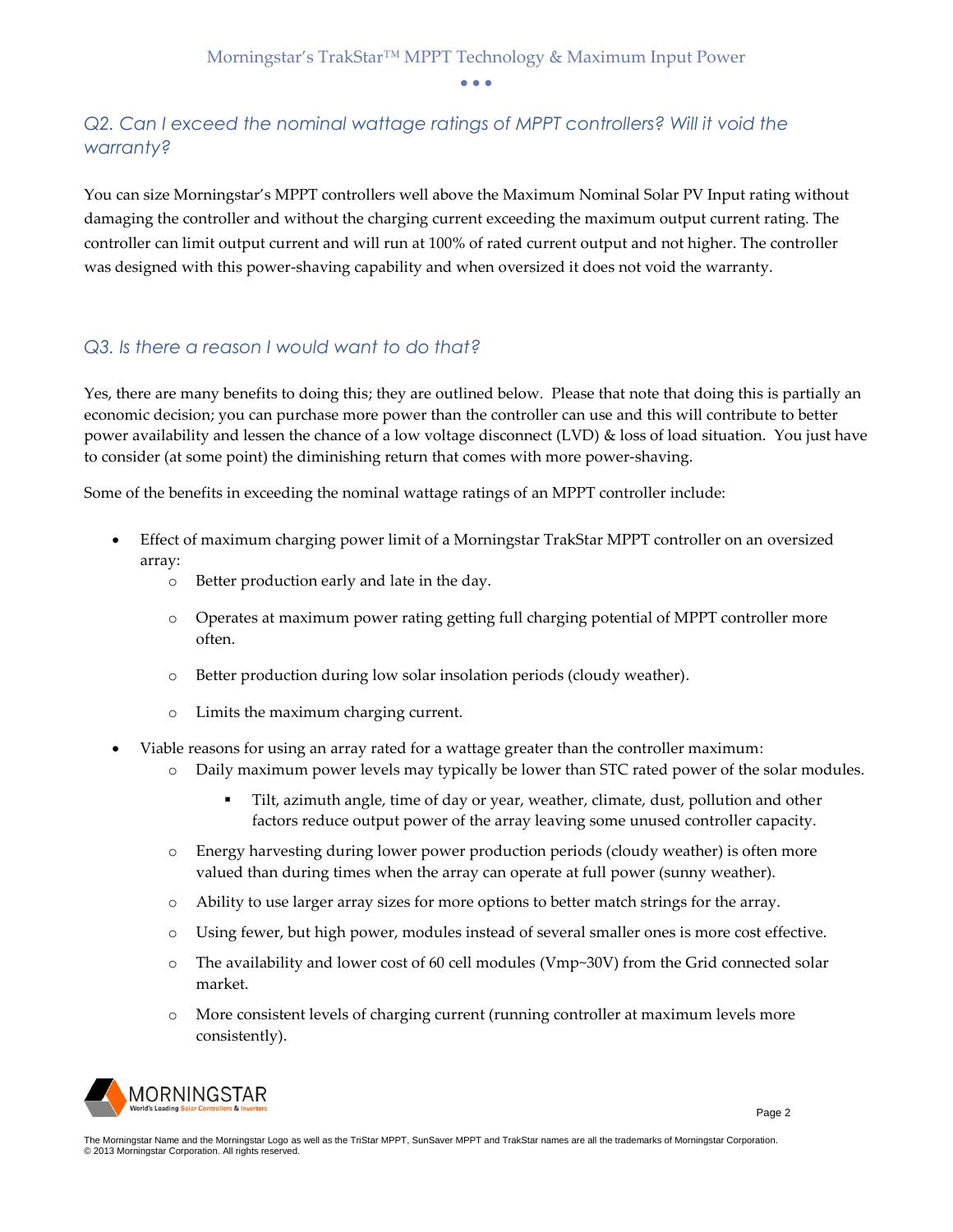o Limiting charging current for smaller battery banks without exceeding the maximum charging current.

System details can be examined to determine if operating closer to the MPPT controller's full capacity will be cost effective. For example, a 10% loss for 5% of the time when it is not needed may be more like a 0.5% net charging loss. The ability to oversize the array gives the PV designer more choices.

#### *Q4. Besides STC Power, what array details are important when sizing an MPPT controller?*

There are two critical values that must be carefully evaluated.

- The array's temperature compensated minimum Vmp should stay above the battery maximum Vb for consistent charging to occur.
- The array's temperature compensated maximum Voc should never exceed the maximum voltage ratings of the controller (as that will damage the controller).

These minimum and maximum voltage levels are related to the temperature coefficient of the PV cells (Cell temperature can be much higher than the ambient temperature). Morningstar's [sizing calculator](http://www.morningstarcorp.com/en/strings/calc.php) [\(http://www.morningstarcorp.com/en/strings/calc.php\)](http://www.morningstarcorp.com/en/strings/calc.php) can provide minimum and maximum voltage levels for an array based on minimum record low temperature and maximum average high temperatures. Using this sizing tool, with your controller and module of choice, will help to ensure its correct and reliable operation.

## *Q5. Can I use a 240 Watt (60 Cell / Vmp*<sup>≅</sup> *30V) PV module with a SunSaver MPPT™ controller?*

Yes. Even though the SunSaver MPPT™ controller in a 12V system is nominally rated for a 200W PV array, you can use a larger PV module e.g. a 240W PV module.

- For 12V systems the SunSaver MPPT controller is an acceptable option due to its ability to convert the module voltage down and charge a 12V battery very effectively. (Fact: all Morningstar MPPT controllers are buck converters—they can convert voltage down but not up, which is known as a boost converter. For this reason, the Vmp of the module must be above the battery voltage at all times or charging will cease).
- For 24V systems the use of this module with a SunSaver MPPT controller is not an option since the voltage (Vmp≈30V) is too low for a single module to charge correctly (Vmp too low) and Voc is too high for two modules in series—as this would exceed the controllers 75Voc maximum.



The Morningstar Name and the Morningstar Logo as well as the TriStar MPPT, SunSaver MPPT and TrakStar names are all the trademarks of Morningstar Corporation.<br>© 2013 Morningstar Corporation. All rights reserved.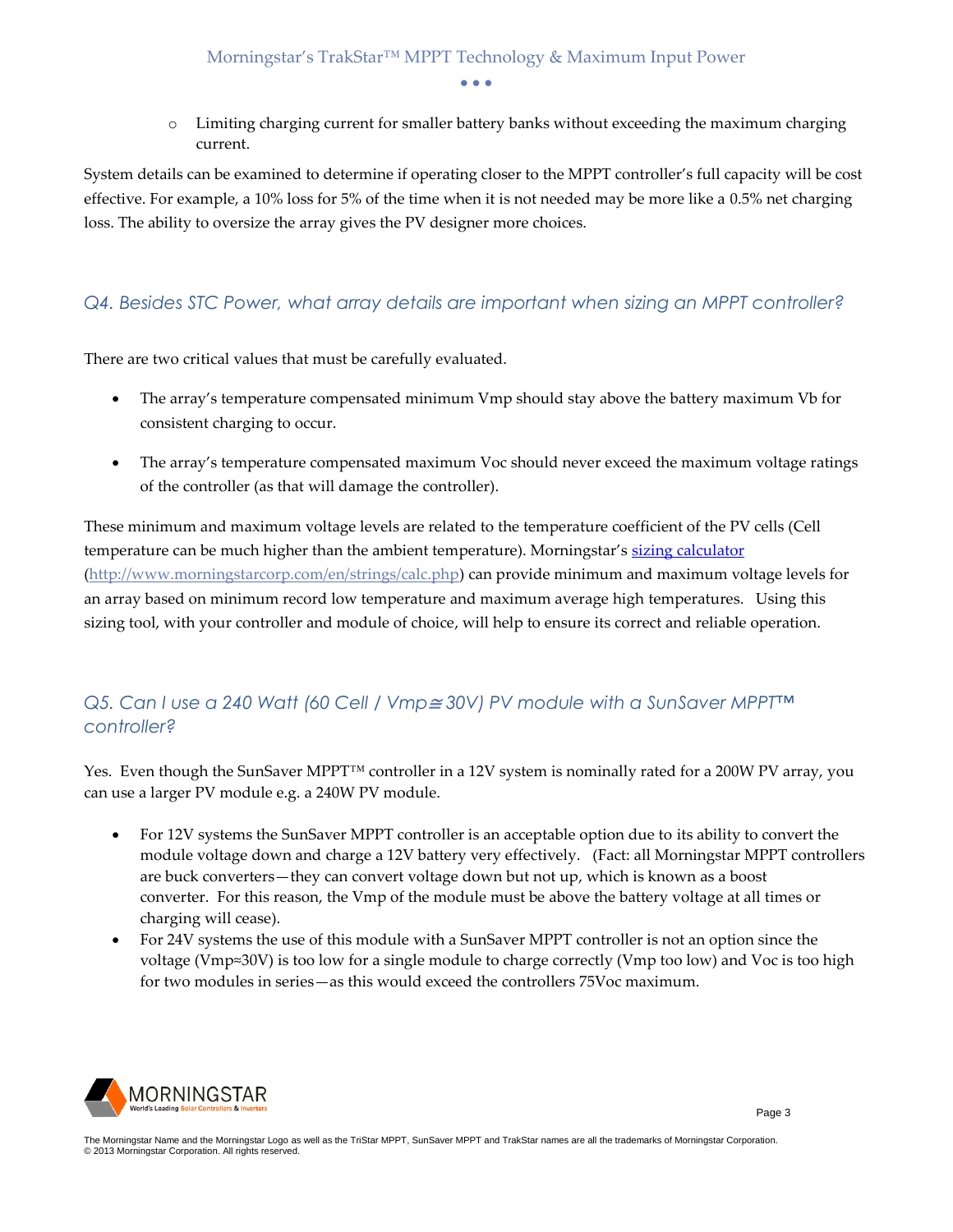This graph illustrates the output power levels of a SunSaver MPPT controller—comparing a 200W module to a 240W module—operating on a clear & sunny day at STC maximum power (Pmp).

- Though the power being delivered to the battery is limited to 200W and the red area at the top of the production curve is lost, the larger module is harvesting more energy, as shown in green.
- The larger module will provide better production with no power-shaving early and late in the day as compared to a smaller module.
- In this case almost twice as much energy is gained (green area) than lost (red area) with 12.5% more energy available to charge the batteries than the 200W module.



#### **SS-MPPT-15L (240W vs. 200W module) on a Clear Day**



The Morningstar Name and the Morningstar Logo as well as the TriStar MPPT, SunSaver MPPT and TrakStar names are all the trademarks of Morningstar Corporation.<br>© 2013 Morningstar Corporation. All rights reserved.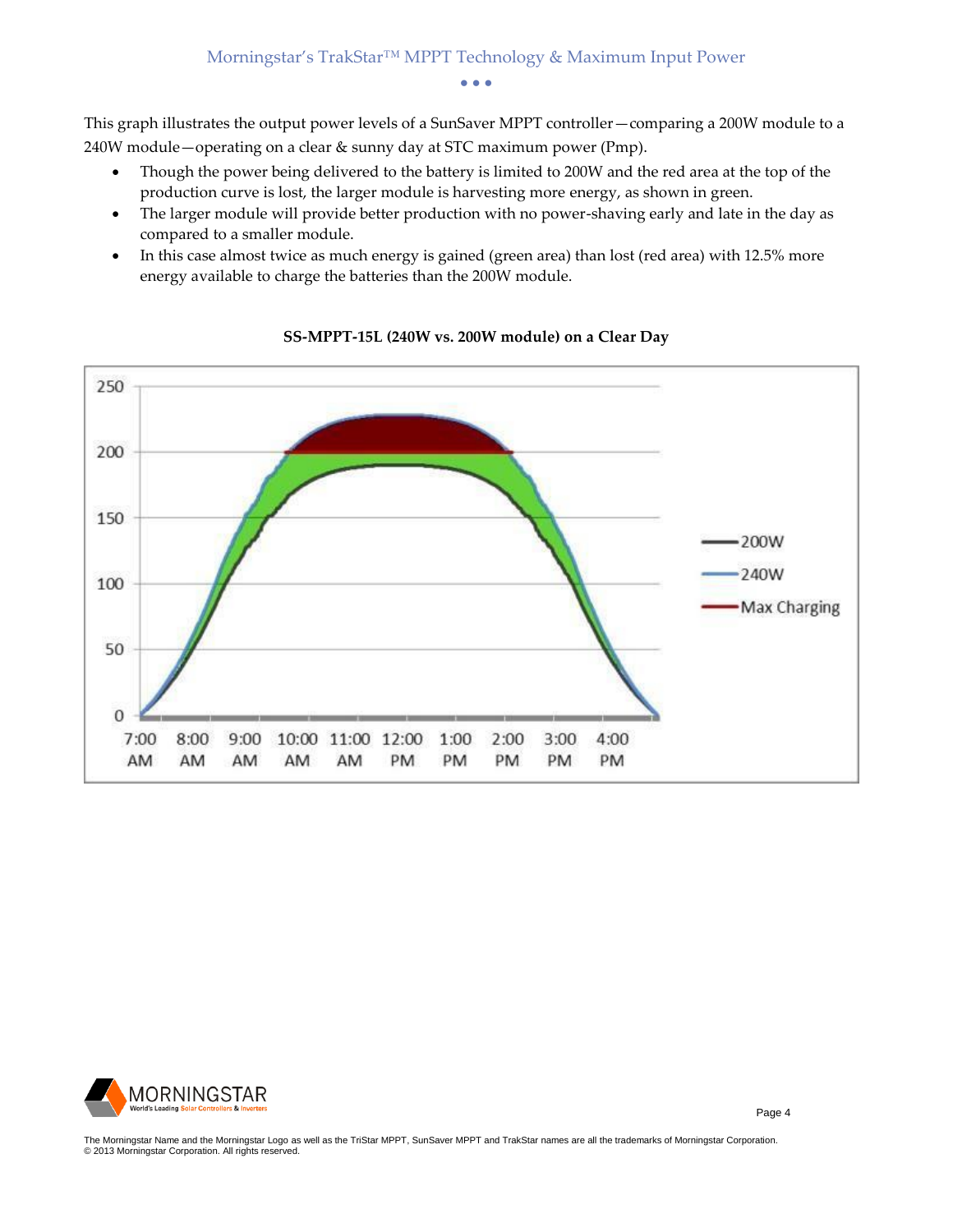On cloudy (or intermittent sunny) days there will be little or no power-shaving and the extra power will serve the battery well with more energy harvest. This graph uses real array data and is scaled to a 200W module and a 240W module.

- On this day there is < 1% loss due to power-shaving (energy above the red line), so more than 95% of the excess power over 200W can be utilized for charging.
- On clear days this loss of power is likely not to be missed so much.
- One exception to note is where the power-shaving energy loss could be more of a factor—in colder climates with winter tilt.
	- o In these conditions (shorter days, colder temperatures and okay ≈90° incidence angles) the array will operate above STC Max.
	- o Power Levels and the loss of power could have a bigger impact during the time of the year when it is most needed.
- Also, to avoid unnecessary stress on the controller's electronic components, it is recommended that when the controller is installed in a sustained warm temperature climate, the controller not operate at full power, close to its maximum ambient temperature, for prolonged periods of time.



#### **SS-MPPT-15L (240W vs. 200W module) on an Intermittent Day**



The Morningstar Name and the Morningstar Logo as well as the TriStar MPPT, SunSaver MPPT and TrakStar names are all the trademarks of Morningstar Corporation.<br>© 2013 Morningstar Corporation. All rights reserved.